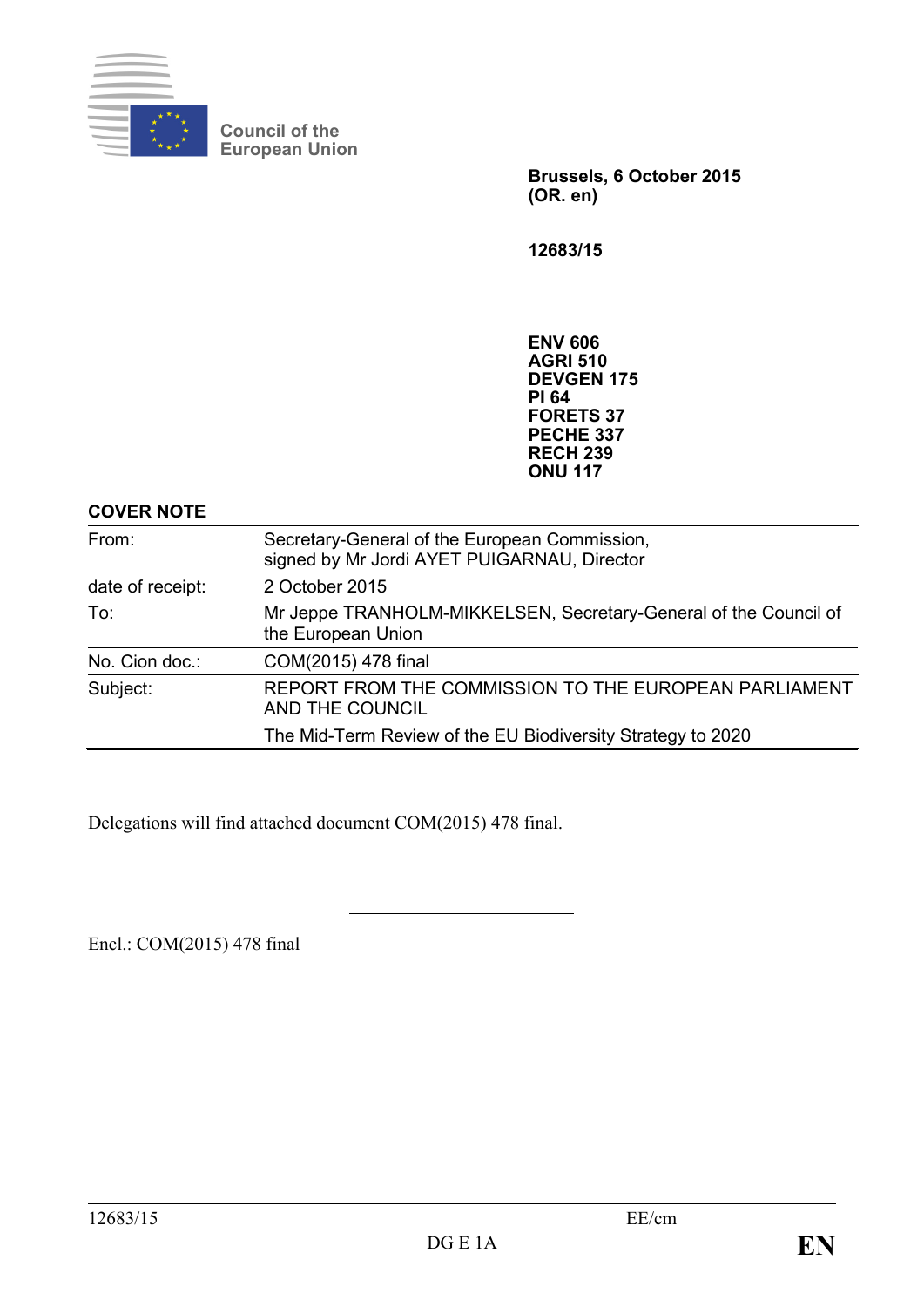

EUROPEAN **COMMISSION** 

> Brussels, 2.10.2015 COM(2015) 478 final

# **REPORT FROM THE COMMISSION TO THE EUROPEAN PARLIAMENT AND THE COUNCIL**

# **THE MID-TERM REVIEW OF THE EU BIODIVERSITY STRATEGY TO 2020**

{SWD(2015) 187 final}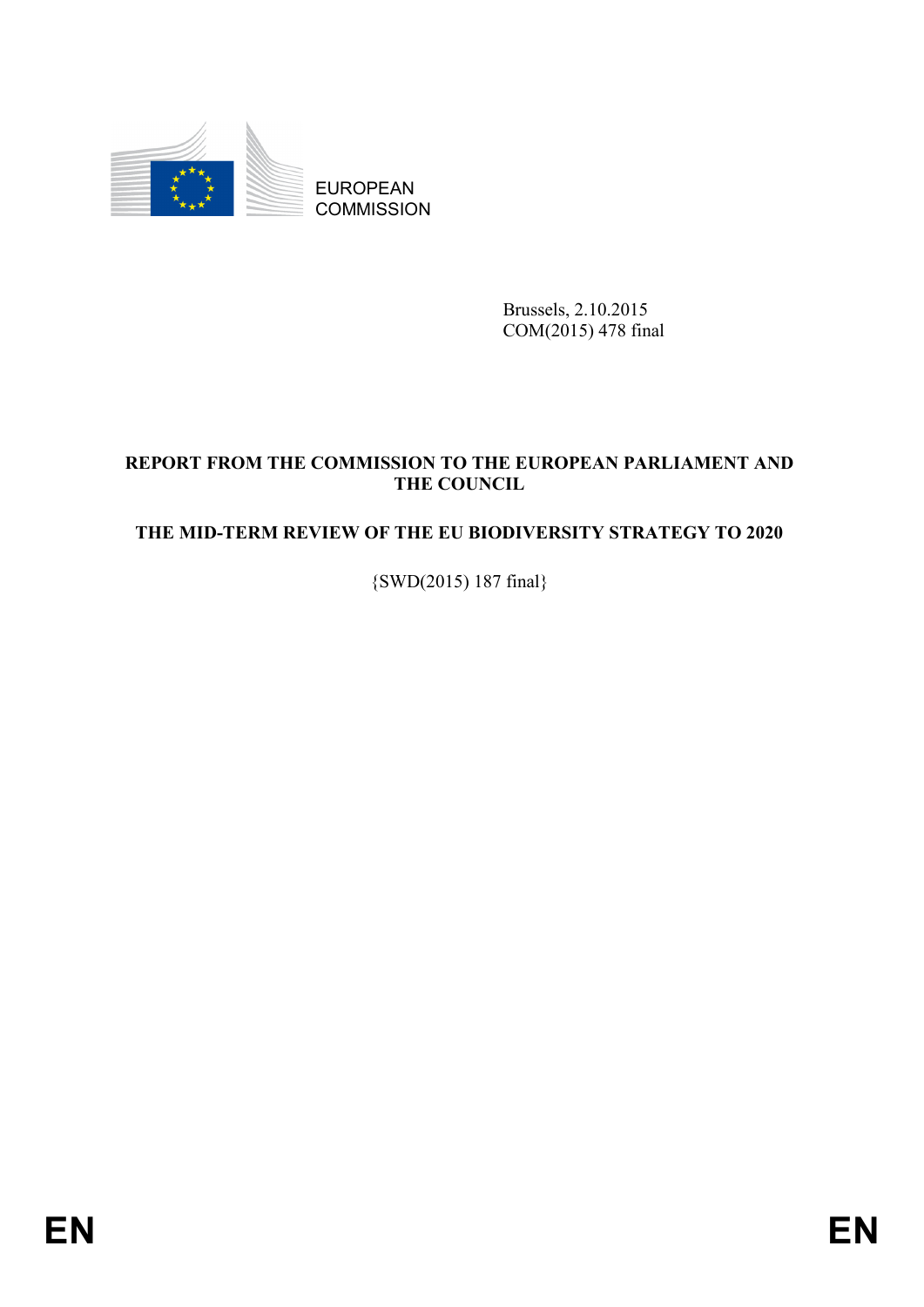# **REPORT FROM THE COMMISSION TO THE EUROPEAN PARLIAMENT AND THE COUNCIL**

# **THE MID-TERM REVIEW OF THE EU BIODIVERSITY STRATEGY TO 2020**

#### **1. INTRODUCTION**

Biodiversity — the unique variety of life on our planet — underpins our economy and well-being. It provides us with clean air and water, food, materials and medicines, health and recreation; it supports pollination and soil fertility, regulates climate and protects us from extreme weather.

However, human-induced changes to ecosystems and the extinction of species have been more rapid in the past 50 years than at any time in human history.<sup>[1](#page-2-0)</sup> Biodiversity loss is one of the core planetary boundaries<sup>[2](#page-2-1)</sup> that have already been crossed by humanity. Together with climate change, this increases the risk of irreversible changes and undermines economic development and the resilience of societies in the face of new challenges. The World Economic Forum listed 'biodiversity loss and ecosystem collapse' among the top 10 global risks in  $2015$ .<sup>[3](#page-2-2)</sup>

The EU 2010 biodiversity baseline<sup>[4](#page-2-3)</sup> indicated that up to 25 % of European animal species were facing extinction, and 65 % of habitats of EU importance were in an unfavourable conservation status, mainly due to human activities. Basic ecosystem services have continued deteriorating.

As a response, in 2011, the European Commission adopted an EU biodiversity strategy to  $2020$ ,<sup>[5](#page-2-4)</sup> with the headline target set by EU Heads of State and Government to **'halt the loss of biodiversity and ecosystem services by 2020, to restore ecosystems in so far as is feasible, and to step up the EU contribution to averting global biodiversity loss'.** The strategy is an integral part of the Europe 2020 strategy<sup>[6](#page-2-5)</sup> and the [7](#page-2-6)th Environmental Action Programme.<sup>7</sup> It implements EU commitments under the Convention on Biological Diversity. The strategy is built around six targets, each supported by a set of actions.

The present mid-term review takes stock of progress in implementing the EU biodiversity strategy against the 2010 baseline. It aims to inform decision-makers of areas in which increased efforts are needed to meet the EU biodiversity objectives by 2020.

<span id="page-2-0"></span>

<span id="page-2-1"></span>

<span id="page-2-2"></span>

 $\frac{1}{2}$  [http://advances.sciencemag.org/content/1/5/e1400253.full.](http://advances.sciencemag.org/content/1/5/e1400253.full)<br>  $\frac{1}{2}$  [http://www.sciencemag.org/content/347/6223/1259855.full.](http://www.sciencemag.org/content/347/6223/1259855.full)<br>  $\frac{1}{3}$  [http://www.weforum.org/reports/global-risks-report-2015.](http://www.weforum.org/reports/global-risks-report-2015)<br>  $\frac{1}{4}$  http:/

<span id="page-2-4"></span><span id="page-2-3"></span>

<span id="page-2-5"></span>*<sup>6</sup>* COM(2010) 2020 final.

<span id="page-2-6"></span>*<sup>7</sup>* Decision No 1386/2013/EU.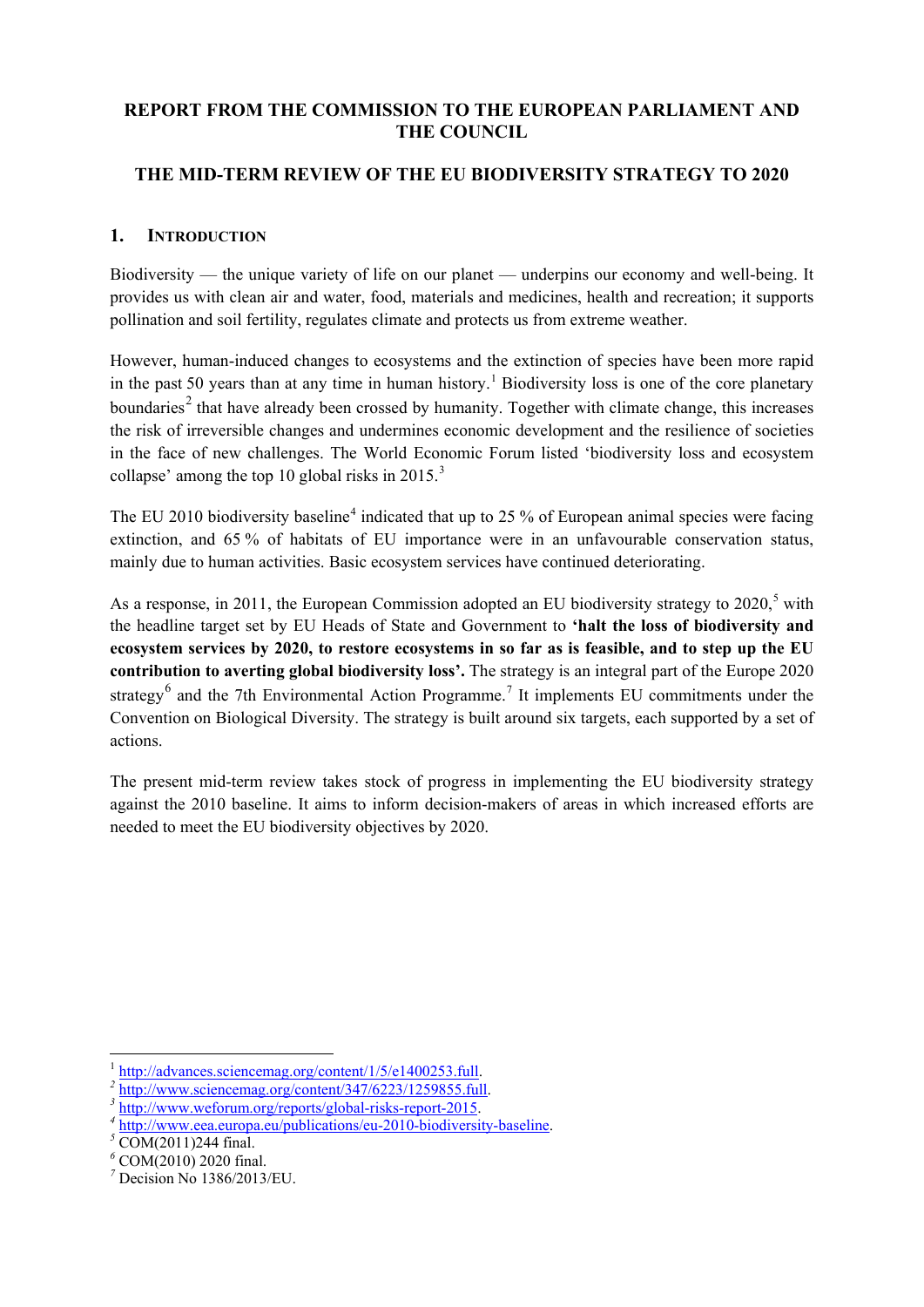#### **Box 1. The socio-economic costs of not delivering on the EU biodiversity targets**

The opportunity cost of not reaching the 2020 EU biodiversity headline target has been estimated at up to EUR 50 billion a year.<sup>[8](#page-3-0)</sup> One in six jobs in the EU depends to some extent on nature.<sup>[9](#page-3-1)</sup> The value of insect pollination services alone has been estimated at EUR 15 billion a year in the EU. At around EUR 5.8 billion, the annual costs of maintaining the EU Natura 2000 network are but a fraction of the economic benefits generated by the network through services such as carbon storage, flood mitigation, water purification, pollination and fish protection, together worth EUR 200-300 billion annually. Restoring ecosystems and green infrastructure can improve air and water quality and flood control, reduce noise, encourage recreation and promote opportunities for green businesses. Among agrienvironmental practices that support biodiversity, organic farming is a sector with positive employment trends that attracts younger workers, provides 10-20 % more jobs per land area than conventional farms, and creates added value for agricultural products. Maintaining healthy marine habitats and sustainable fish stocks is essential for the long-term viability of the fishing sector. There is an important economic dimension to combating invasive alien species, which cause damage of at least EUR 12 billion a year to EU sectors. Policy inaction and failure to halt the loss of global biodiversity could result in annual losses in ecosystem services equivalent to 7 % of world GDP.<sup>[10](#page-3-2)</sup> with the greatest impacts being felt by the poorest nations and the rural poor.<sup>[11](#page-3-3)</sup>

#### **Box 2. Note on methodology**

The assessment of progress in the mid-term review takes account of the way that the different targets are defined. **The headline target** is formulated in terms of the desired state of biodiversity and ecosystem services in the EU by 2020. Progress towards this target at the point of the mid-term review has been assessed in terms of both status and trends. **The six operational targets** have both policyrelated and status-related elements. The assessment under each of these targets presents: (i) where we stand at mid-term; (ii) what action has been implemented; and (iii) gaps and further efforts needed to reach the target by 2020.

The mid-term review draws on the best available information from a wide range of sources summarised in the accompanying Staff Working Document.<sup>[12](#page-3-4)</sup> Trends in status of habitats and species of EU importance are based on data reported under the Birds and Habitats Directives (period 2007- 2012 vs 2001-2006<sup>[13](#page-3-5)</sup>).

<span id="page-3-1"></span><span id="page-3-0"></span><sup>&</sup>lt;sup>8</sup> [http://ec.europa.eu/environment/enveco/economics\\_policy/pdf/report\\_sept2011.pdf.](http://ec.europa.eu/environment/enveco/economics_policy/pdf/report_sept2011.pdf)<br>
<sup>9</sup> [http://www.teebweb.org/.](http://www.teebweb.org/)<br>
<sup>10</sup> [http://ec.europa.eu/environment/enveco/biodiversity/pdf/ieep\\_alterra\\_report.pdf.](http://ec.europa.eu/environment/enveco/biodiversity/pdf/ieep_alterra_report.pdf)<br>
<sup>11</sup> http://ec.eur

<span id="page-3-2"></span>

<span id="page-3-3"></span>

<span id="page-3-5"></span><span id="page-3-4"></span>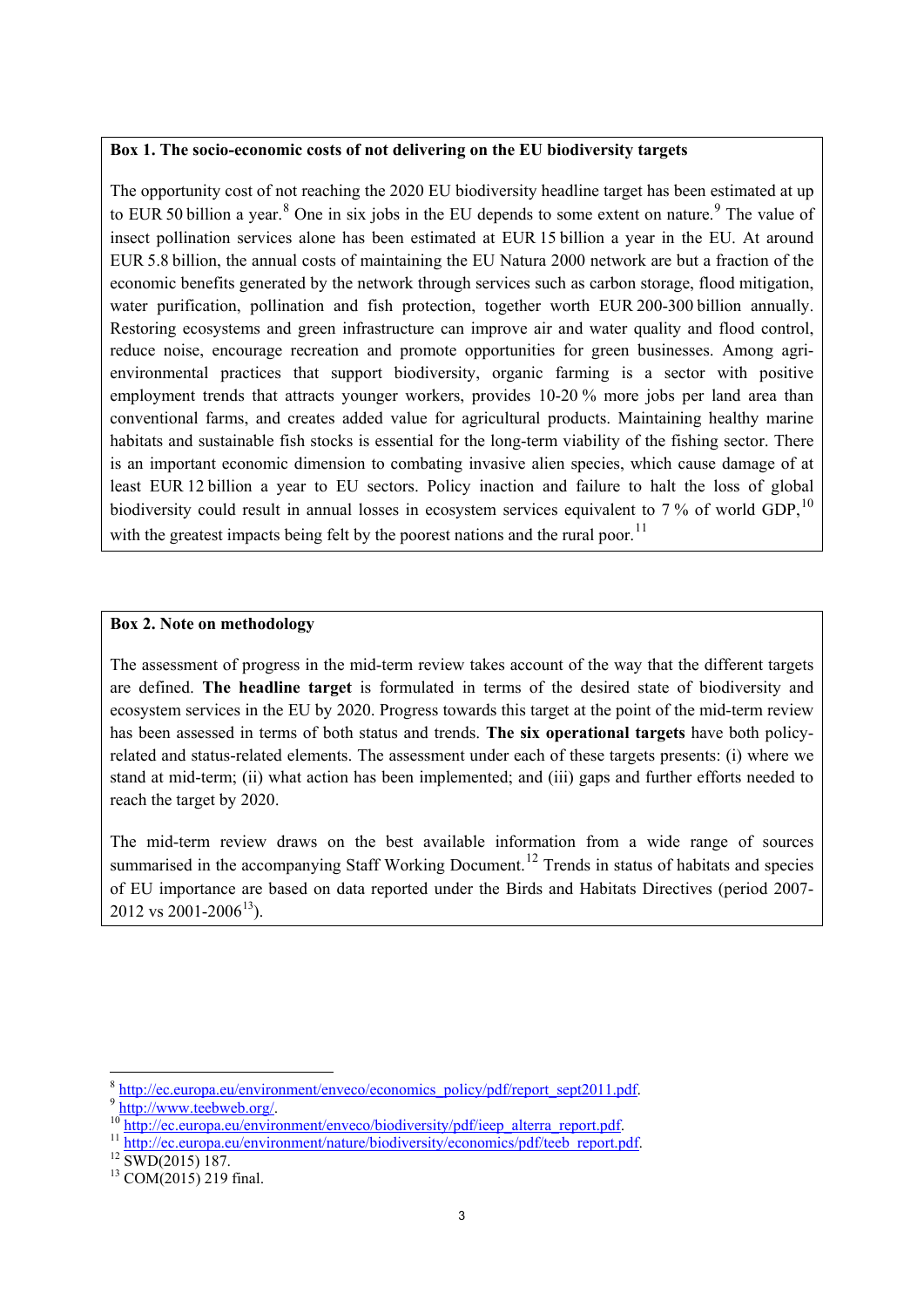#### **2. SUMMARY OF PROGRESS SINCE 2011**

**Headline target: Halt the loss of biodiversity and the degradation of ecosystem services in the EU by 2020, and restore them in so far as feasible, while stepping up the EU contribution to averting global biodiversity loss.** 

**Overall, as compared with the EU 2010 biodiversity baseline, biodiversity loss and the degradation of ecosystem services in the EU have continued, as confirmed by the** *2015 European environment — state and outlook report***. [14](#page-4-0) This is consistent with global trends and has serious implications for the capacity of biodiversity to meet human needs in the future. While many local successes demonstrate that action on the ground delivers positive outcomes, these examples need to be scaled up to have a measurable impact on the overall negative trends.** 



Since the last reporting period, the number of species and habitats of EU importance with secure/favourable or improved conservation status has increased slightly. Populations of some common birds appear to be stabilising but other species linked to fragile freshwater, coastal and agricultural ecosystems continue to decline; 70 % of EU species are threatened by habitat loss. While some ecosystem services (in particular provisioning) are increasing, others such as pollination are decreasing.

The key threats to biodiversity — habitat loss (in particular through urban sprawl, agricultural intensification, land abandonment, and intensively managed forests), pollution, over-exploitation (in particular fisheries), invasive alien species and climate change — continue to exert pressure causing loss of species and habitats and resulting in ecosystem degradation and weakening ecosystem resilience.<sup>[15](#page-4-1)</sup> The EU-28 footprint is still over twice its biocapacity<sup>[16](#page-4-2)</sup> and this compounds pressures on biodiversity outside Europe.

Since the launch of the strategy, progress has been made in establishing policy frameworks, improving the knowledge base and setting up partnerships. These initiatives will need to be translated into concrete actions at national, regional and local levels if we are to see sustained improvements in biodiversity on the ground. Progress towards the headline target will also depend on the setting and achievement of objectives in policy areas not directly targeted by the strategy, notably climate, air, chemicals, water, and soil protection.

There is ample evidence of major efforts by stakeholders that have resulted in positive local trends in biodiversity. These examples send an important message that targeted action on the ground can bring very positive results. They provide models for guiding implementation in the second half of the strategy.

-

<span id="page-4-1"></span><span id="page-4-0"></span><sup>&</sup>lt;sup>14</sup> http://www.eea.europa.eu/soer.<br><sup>15</sup> [http://www.eea.europa.eu/soer-2015/europe/biodiversity.](http://www.eea.europa.eu/soer-2015/europe/biodiversity)<br><sup>16</sup> SEBI 023, EEA, 2015.

<span id="page-4-2"></span>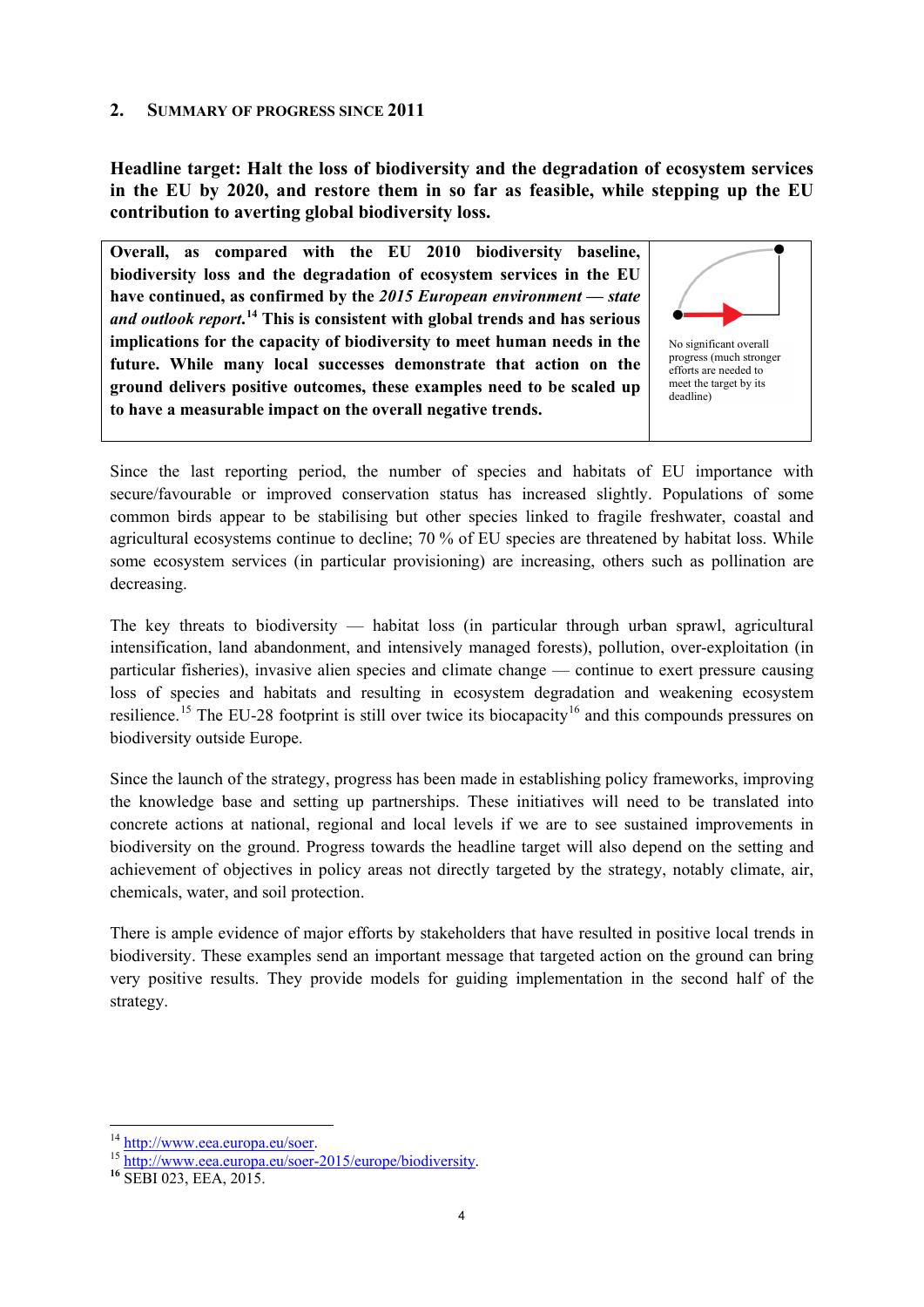**2.1. Target 1: Halt the deterioration in the status of all species and habitats covered by EU nature legislation and achieve a significant and measurable improvement in their status so that, by 2020, compared with current assessments: (i) 100 % more habitat assessments and 50 % more species assessments under the Habitats Directive show an improved conservation status; and (ii) 50 % more species assessments under the Birds Directive show a secure or improved status.**

**The latest report on the state of nature in the EU**[17](#page-5-0) **shows that the number of species and habitats in secure/favourable or improved conservation status has increased slightly since the 2010 baseline. However, many habitats and species that were already in unfavourable status remain so, and some are deteriorating further. While much has been achieved since 2011 in carrying out the actions under this target, the most important challenges remain the completion of the Natura 2000 marine network, ensuring the effective management of Natura 2000 sites, and securing the necessary finance to support the Natura 2000 network.** 



Progress towards the target but at an insufficient rate (increased efforts are needed to meet the target by its deadline)

**Figure 1 — Progress towards Target 1: percentage of secure/favourable or improving assessments for birds (Birds Directive) and for habitats and species of Community interest (Habitats Directive)**



Source: EEA 2015

As indicated in Figure 1 above, more species and habitats covered by EU nature legislation show a secure/favourable or improving conservation status since the 2010 baseline. Some emblematic species, such as the Eastern Imperial Eagle, show recovery as a result of targeted conservation measures supported by dedicated financing. However, the status of many other species and habitats remains unfavourable, with some declining trends.

<span id="page-5-0"></span><sup>-</sup> $17$  COM(2015) 219 final.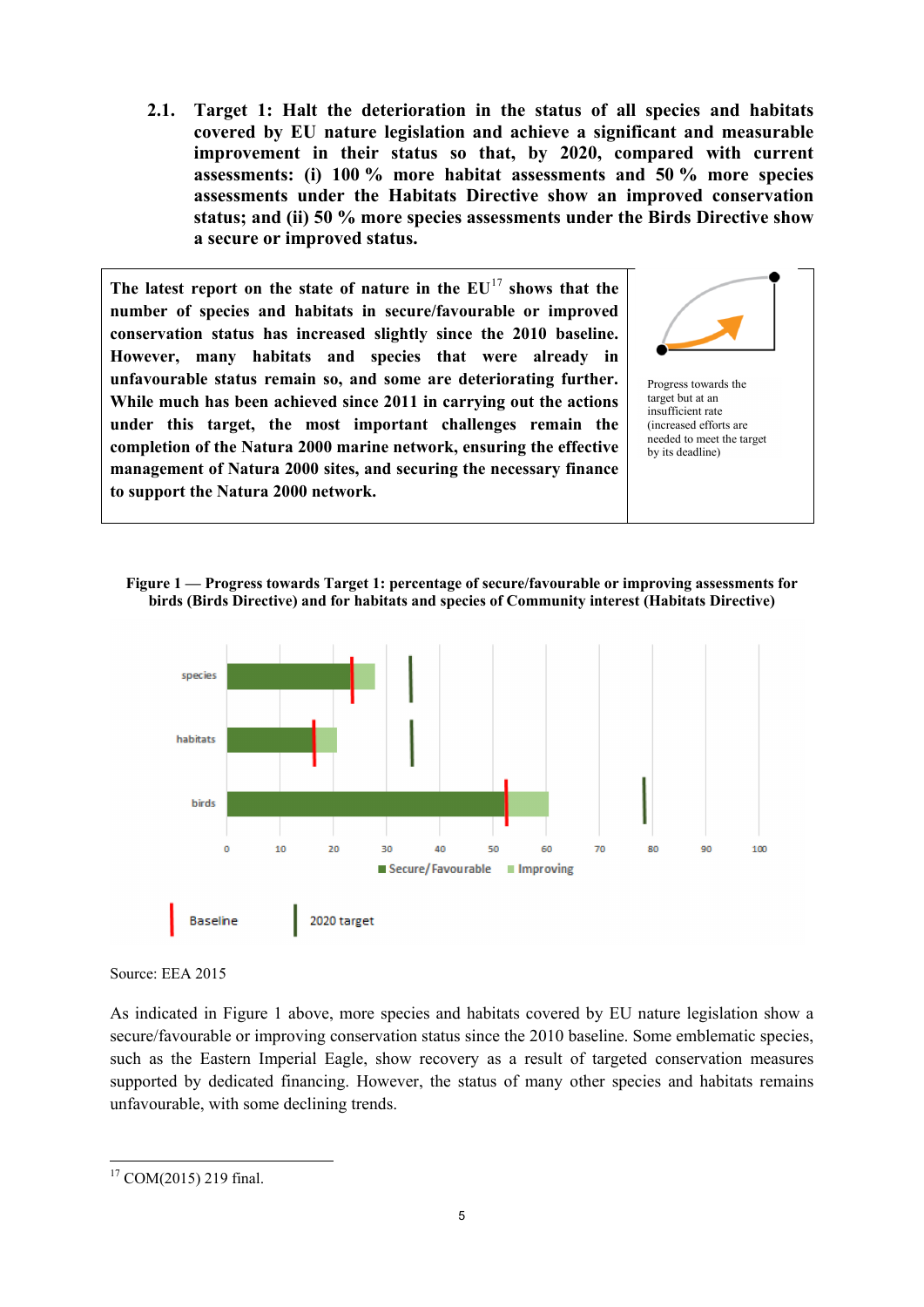The Natura 2000 network has been largely completed for terrestrial and inland water habitats, covering about 18 % of the land surface. The marine network coverage has increased to 6 %, still well below the 10 % global target.

Member States have progressed at different rates in developing and implementing action plans for species and Natura 2000 site management plans. In 2012, only 58 % of Natura 2000 sites had management plans, or had such plans in development.<sup>[18](#page-6-0)</sup> The Natura 2000 biogeographical process has encouraged cooperation between Member States on habitat management and restoration, and financing opportunities for Natura 2000 sites have increased.<sup>[19](#page-6-1)</sup> A full assessment of the integration of Natura 2000 in the new multiannual financial framework will only be possible once all programmes have been approved.

Guidance has been developed on use of wind energy, port development and dredging, extractive industries, agriculture, aquaculture, forests and energy infrastructure in the context of Natura 2000 sites. $20$ 

Training was organised for judges and prosecutors on the enforcement of key provisions of nature legislation. Major improvements have been seen in the monitoring and reporting of biodiversity data, and in streamlining the reporting requirements under the two nature directives.

Communication and awareness raising have been stepped up with the launch of the Natura 2000 communication platform, an annual Natura 2000 award scheme and national campaigns.

The Commission is undertaking a fitness check of the Birds and Habitats Directives<sup>[21](#page-6-3)</sup> as part of its regulatory fitness and performance programme. This will be a comprehensive and evidence-based analysis of whether the legislation and its implementation are proportionate to the set objectives and are delivering as intended. The results will be presented in the first half of 2016.

While it will take time for the positive effects of many of these actions to become apparent, it is clear that significantly more efforts and investment will be needed in the remaining period up to 2020, so as to complete Natura 2000 in marine areas to achieve the 10 % global target, ensure that all Natura 2000 sites are managed effectively, and establish adequate financial and administrative conditions to achieve conservation objectives and allow the potential of ecosystem services to deliver within and beyond the territories of Natura 2000.

<span id="page-6-1"></span>

<span id="page-6-0"></span><sup>&</sup>lt;sup>18</sup> [http://www.eea.europa.eu/publications/state-of-nature-in-the-eu.](http://www.eea.europa.eu/publications/state-of-nature-in-the-eu)<br><sup>19</sup> SEC(2011) 1573 final.<br><sup>20</sup> [http://ec.europa.eu/environment/nature/natura2000/management/guidance\\_en.htm.](http://ec.europa.eu/environment/nature/natura2000/management/guidance_en.htm)<br><sup>21</sup> http://ec.europa.eu/environment/natu

<span id="page-6-3"></span><span id="page-6-2"></span>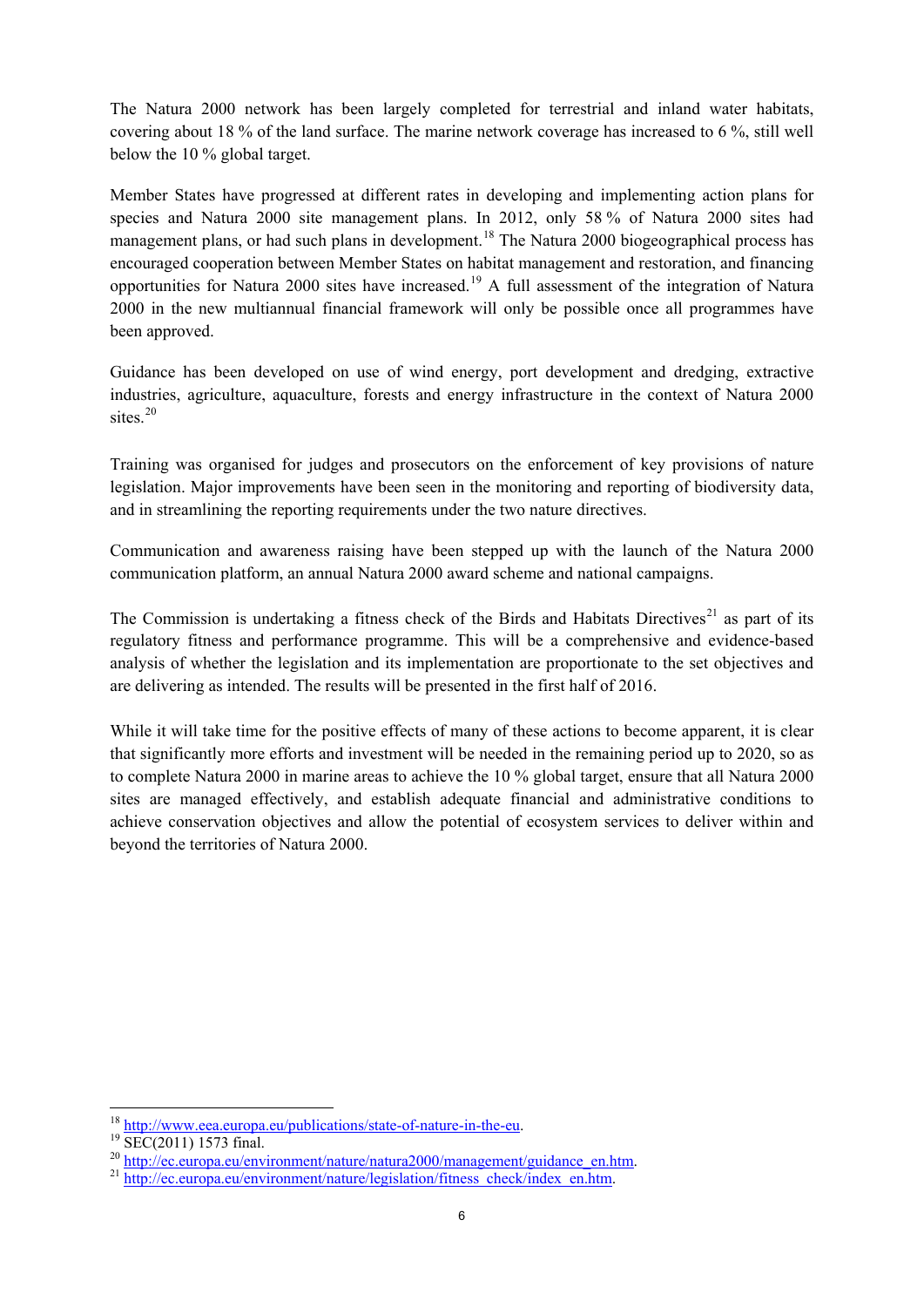**2.2. Target 2: By 2020, ecosystems and their services are maintained and enhanced by establishing green infrastructure and restoring at least 15 % of degraded ecosystems.**

**Progress has been made on policy and knowledge improvement actions under this target, and some restoration activities have taken place in Member States. However, this has not yet halted the trend of degradation of ecosystems and services. National and regional frameworks to promote restoration and green infrastructure need to be developed and implemented. A lot remains to be done to halt the loss of ordinary biodiversity outside the Natura 2000 network.**



Progress towards the target but at an insufficient rate (increased efforts are needed to meet the target by its deadline)

| <b>Ecosystem type</b>                                        | <b>Habitat changes</b>  | Climate change | <b>Exploitation</b>     | <b>Invasive species</b> | <b>Pollution and</b><br>nutrient<br>enrichment |
|--------------------------------------------------------------|-------------------------|----------------|-------------------------|-------------------------|------------------------------------------------|
| Urban                                                        | $\overline{\mathbf{z}}$ | 个              | $\overline{\mathbf{z}}$ | 71                      | $\uparrow$                                     |
| Cropland                                                     | $\overline{\mathbf{z}}$ | 个              | $\overline{\mathbf{z}}$ | $\overline{\mathbf{z}}$ | $\uparrow$                                     |
| Grassland                                                    | $\overline{\mathbf{z}}$ | ↑              | $\overline{\mathbf{z}}$ | $\overline{\mathbf{z}}$ | ₼                                              |
| <b>Woodland and forest</b>                                   | N                       | ↑              | $\rightarrow$           | $\rightarrow$           | $\overline{\mathbf{z}}$                        |
| Heathland, shrub and sparsely<br>vegetated land              | $\rightarrow$           | ↑              | $\rightarrow$           | $\overline{\mathbf{z}}$ | $\overline{\mathbf{z}}$                        |
| <b>Wetlands</b>                                              | $\rightarrow$           | ∧              | $\rightarrow$           | $\overline{\mathbf{z}}$ | $\overline{\mathbf{M}}$                        |
| Freshwater (rivers and lakes)                                | $\rightarrow$           | 个              | $\rightarrow$           | $\overline{\mathbf{z}}$ | $\overline{\mathbf{M}}$                        |
| <b>Marine (transitional and</b><br>marine waters, combined)* | $\overline{\mathbf{z}}$ | ᠰ              | $\overline{\mathbf{z}}$ | 71                      | $\overline{\mathbf{z}}$                        |

**Figure 2 — Trends in pressures on ecosystems**

\*NB: results for marine ecosystem are preliminary.

| Key: | Projected future trends in pressure     |            |            |            |  |  |  |  |
|------|-----------------------------------------|------------|------------|------------|--|--|--|--|
|      |                                         |            |            |            |  |  |  |  |
|      | Decreasing                              | Continuing | Increasing | Very rapid |  |  |  |  |
|      |                                         |            |            | increase   |  |  |  |  |
|      | Observed impact on biodiversity to date |            |            |            |  |  |  |  |
|      |                                         |            |            |            |  |  |  |  |
|      | Low                                     | Moderate   | Hiah       | Very high  |  |  |  |  |

Source: EEA 2015<sup>[22](#page-7-0)</sup>

Recent analysis<sup>[23](#page-7-1)</sup> confirms increasing trends for some provisioning services (e.g. timber production) and decreasing trends for services directly related to biodiversity (e.g. pollination) for the period between 2000-2010. As illustrated in Figure 2, some major pressures on ecosystems are decreasing

<span id="page-7-0"></span> $22$  EEA Technical Report 6/2015.

<span id="page-7-1"></span><sup>&</sup>lt;sup>23</sup> JRC Report 2015, *Mapping and Assessment of Ecosystems and their Services.*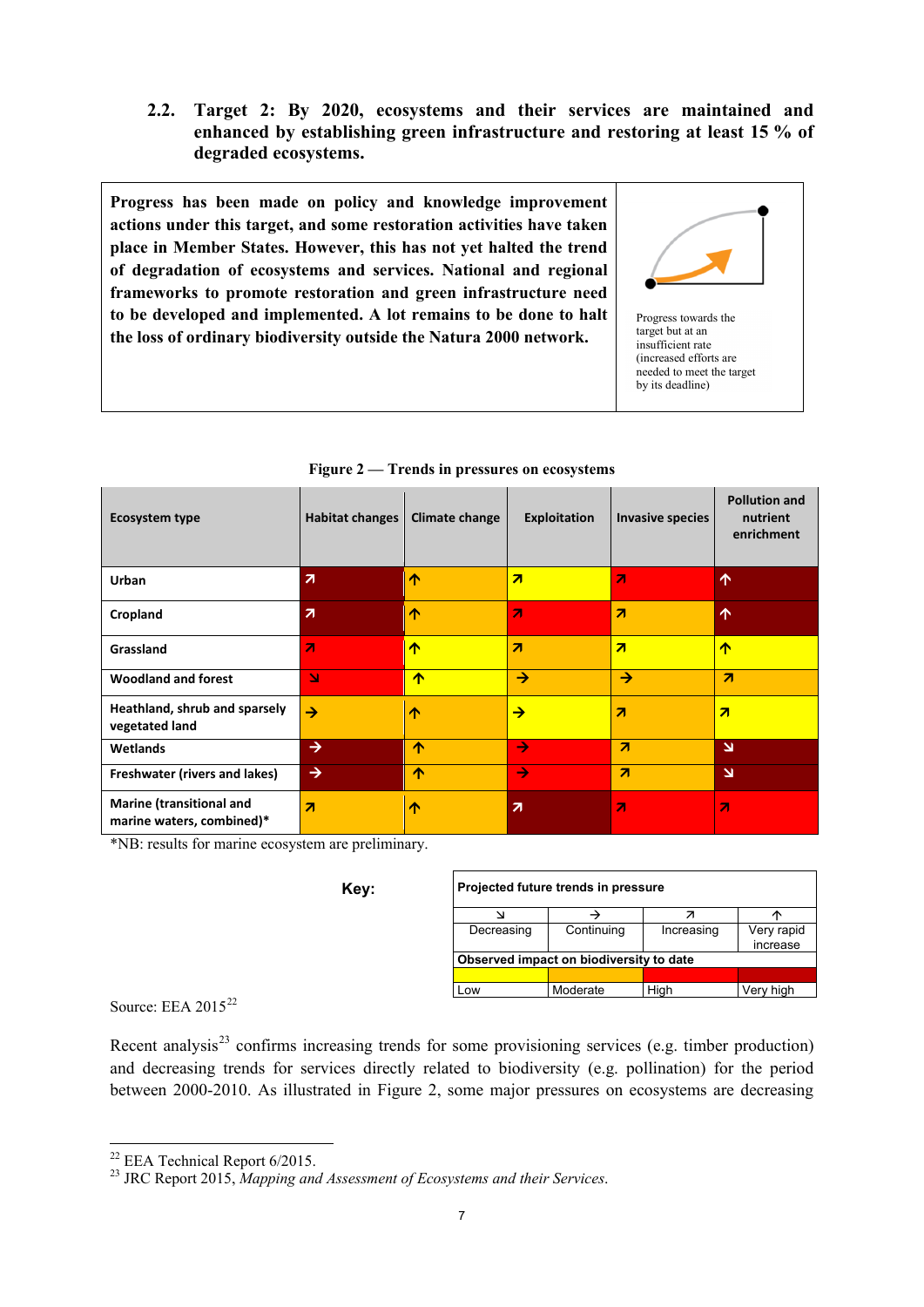(e.g. atmospheric deposition of sulphur); however, other threats to ecosystems and their services persist and many are increasing, thereby slowing overall progress towards the target.

The Commission and Member States have taken important steps to improve the knowledge base. The mapping and assessment of ecosystems and their services, when completed by the 2020 target, will allow public decision-makers and private-sector stakeholders to capture the value of the EU's ecosystem wealth and associated socio-economic benefits in their planning decisions. The Joint Research Centre report provides a solid baseline against which progress will be tracked, with a first update expected in 2016.

The EU green infrastructure strategy<sup>[24](#page-8-0)</sup> promotes the integration of green infrastructure solutions into other EU policies and financing instruments. The Commission has also published a study<sup>[25](#page-8-1)</sup> to support Member States in prioritising the restoration of degraded ecosystems. Although there are few comprehensive restoration strategies at national and sub-national levels, some restoration is taking place — often in response to EU legislation such as the Water Framework Directive, the Marine Strategy Framework Directive, and the Birds and Habitats Directives.

Over the coming years, increased efforts will be needed to complete and implement national restoration prioritisation frameworks. Further investments, coupled with capacity building and the integration of green infrastructure into national and sub-national planning frameworks, will be important drivers to maintain and restore ecosystems and their services. A lot remains to be done in relation to halting the loss of ordinary biodiversity in the 80 % of the EU territory falling outside of Natura 2000, which will require consideration of the most suitable approach to ensure no net loss of biodiversity and ecosystem services.

# **2.3. Target 3: Increase the contribution of agriculture and forestry to maintaining and enhancing biodiversity.**

*2.3.1. Target 3A — Agriculture: By 2020, maximise areas under agriculture across grasslands, arable land and permanent crops that are covered by biodiversity-related measures under the CAP so as to ensure the conservation of biodiversity and to bring about a measurable improvement\* in the conservation status of species and habitats that depend on or are affected by agriculture and in the provision of ecosystem services as compared to the EU 2010 Baseline, thus contributing to enhance sustainable management.*

> *(\*) Improvement is to be measured against the quantified enhancement targets for the conservation status of species and habitats of EU interest in Target 1 and the restoration of degraded ecosystems under Target 2.*

<span id="page-8-1"></span><span id="page-8-0"></span><sup>&</sup>lt;sup>24</sup> COM(2013) 249 final.<br><sup>25</sup> [http://ec.europa.eu/environment/nature/biodiversity/comm2006/pdf/2020/RPF.pdf.](http://ec.europa.eu/environment/nature/biodiversity/comm2006/pdf/2020/RPF.pdf)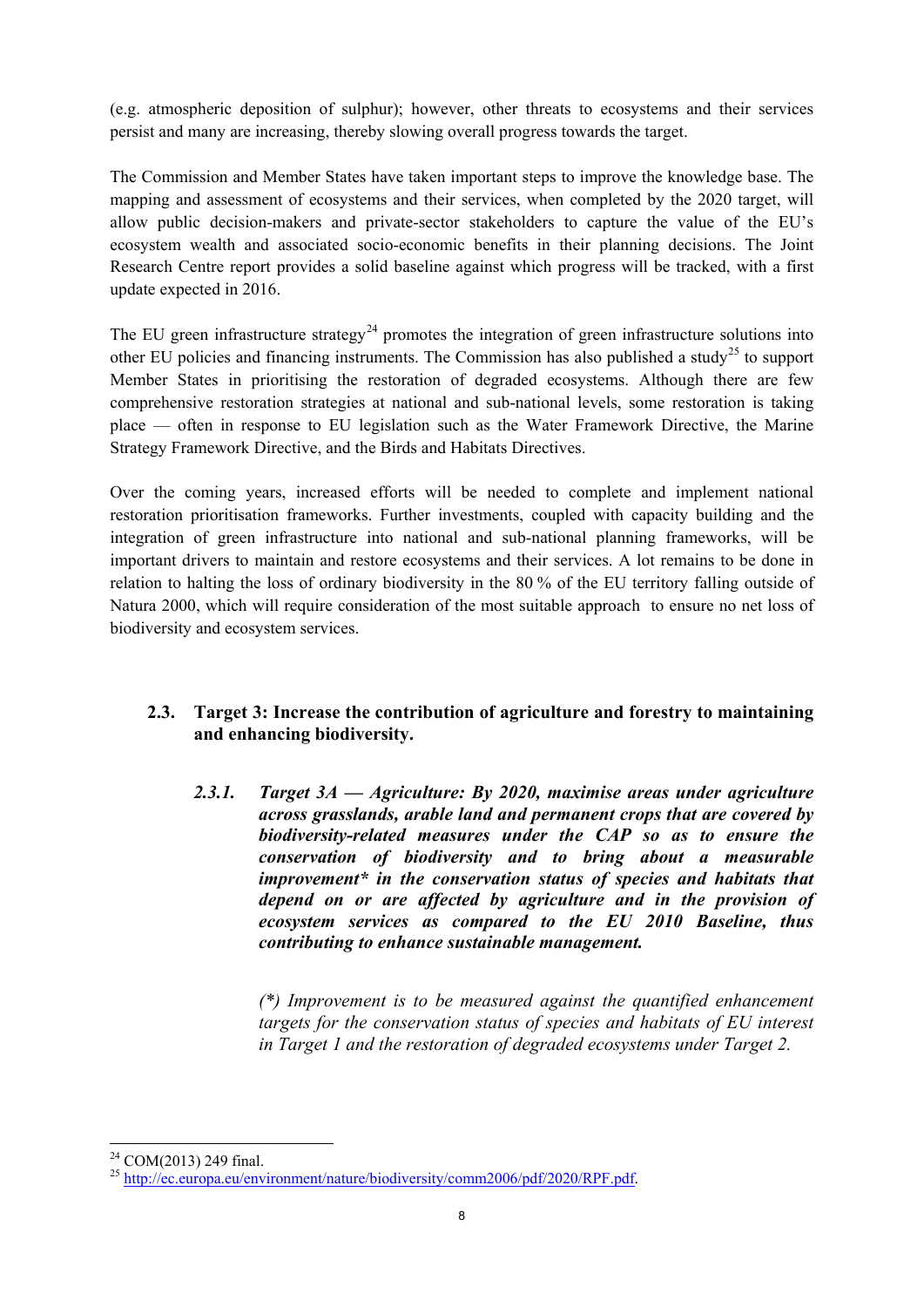**The continuing decline in the status of species and habitats of EU importance associated with agriculture indicates that greater efforts need to be made to conserve and enhance biodiversity in these areas. The common agricultural policy (CAP) has an essential role to play in this process in interaction with relevant environmental policies.**[26](#page-9-0)

**The CAP reform for 2014-2020 provides a range of instruments that can contribute to supporting biodiversity. If the target is to be achieved, these opportunities need now to be taken up by Member States on a sufficient scale. Local examples demonstrate successful sustainable agricultural practices. If implemented more broadly, they could put the EU back on track to achieve the target by 2020.**



No significant overall progress (much stronger efforts are needed to meet the target by its deadline)

**Figure 3 — Changes (2007-2012 vs 2001-2006) in conservation status for habitats of Community interest associated with agricultural ecosystems (grassland and cropland)**



Source: EEA 2015

The *2015 European environment — state and outlook report* identifies intensification in agricultural practices and land abandonment, along with urban sprawl and grey infrastructure, as key pressures on biodiversity. The 2015 report *The State of Nature in the European Union* also points to agriculture and human-induced modifications of natural conditions as the most prominent pressures on terrestrial ecosystems in the period 2007-2012, with 20 % of the pressure stemming from agriculture alone. As illustrated in Figure 3, there has been no measurable improvement in the status of the majority of agriculture-related species and habitats covered by EU nature legislation since the last reporting period. Grasslands and wetlands have the highest proportion of habitats in 'unfavourable — bad' or 'deteriorating' status. While populations of common bird species have started stabilising since 2010, farmland birds have continued declining. Pollination services are in steep decline<sup>[27](#page-9-1)</sup> with multiple

<span id="page-9-0"></span><sup>-</sup><sup>26</sup> Many EU policies and legal texts have impacts (direct and indirect) on the state of biodiversity in rural areas. Target 3A focuses on the contribution of the common agricultural policy. <sup>27</sup> JRC Report 2015, *Mapping and Assessment of Ecosystems and their Services*.

<span id="page-9-1"></span>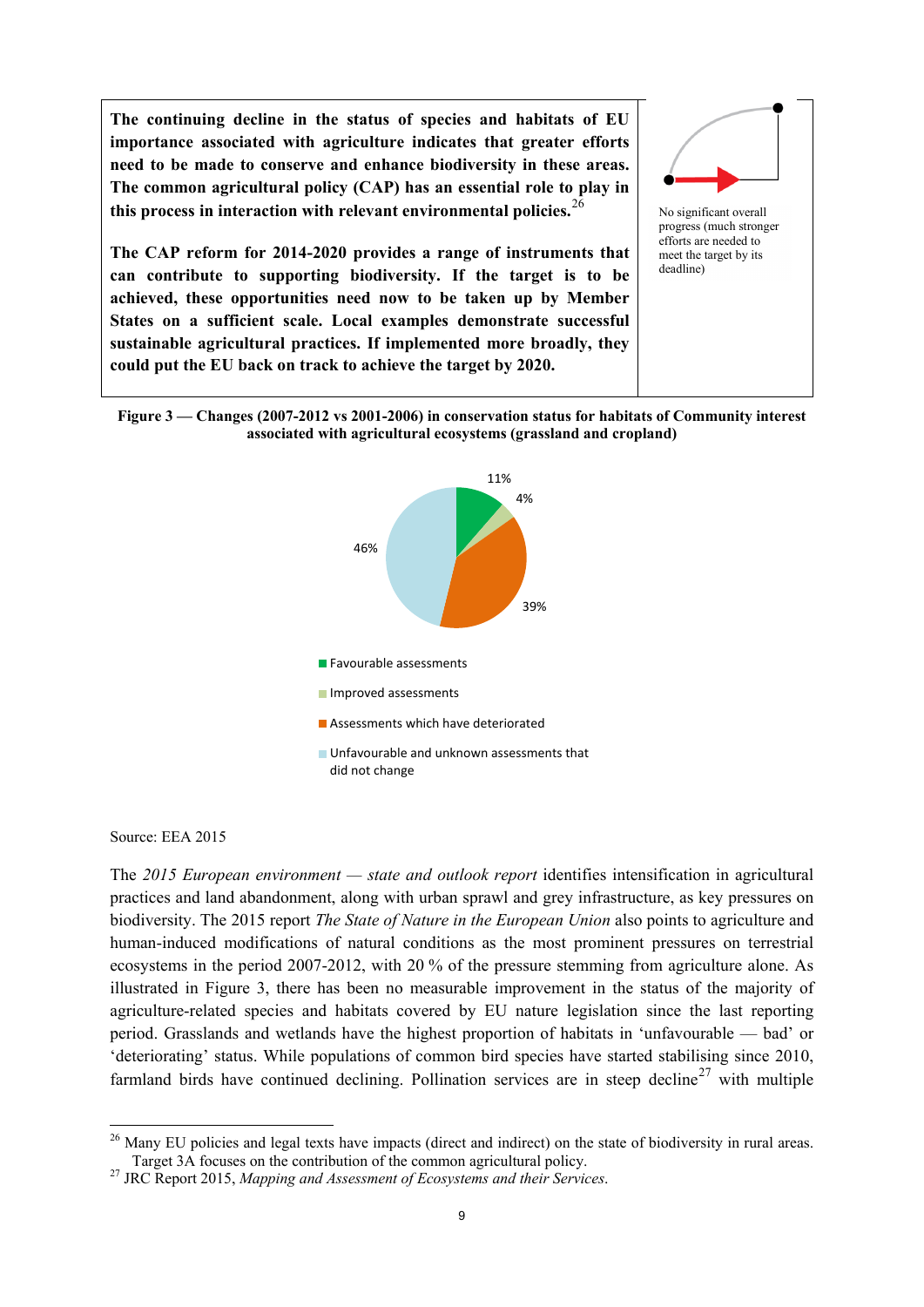pressures on wild bees.[28](#page-10-0) Grassland butterflies are declining severely and there is no sign of levelling off.

While overall trends continue to be a cause for serious concern, there are many local improvements as a direct result of good agricultural practices and biodiversity measures under the CAP, in particular under the agri-environment measures and in Natura 2000 sites. Such successes carry an important message on the achievability of the 2020 biodiversity target, but would need to be spread wider to achieve measurable results at EU level.

The CAP reform for 2014-2020 includes various instruments that can contribute to support biodiversity. Cross-compliance represents the basic layer of environmental requirements and obligations to be met by farmers. Direct payments reward the delivery of environmental public goods. One of the three greening practices under the first pillar — ecological focus areas — specifically targets biodiversity. Finally, the Rural Development Regulation<sup>[29](#page-10-1)</sup> provides national and regional authorities with a wide range of biodiversity-favourable options to choose from. These options include a sub-priority on the restoration, preservation and enhancement of ecosystems, a target for biodiversity output in rural development programmes, collaboration mechanisms among farmers and foresters, and a greater focus on advising farmers on water and pesticide use but also on biodiversity, including the obligations under the Birds and Habitats Directives.

The reformed CAP gives Member States' national and regional authorities the flexibility to decide how and to what extent they take up these opportunities. Member States' rural development programmes and choices related to ecological focus areas will be carefully monitored and evaluated with respect to biodiversity protection. Based on programmes adopted at the time of finalising this report,  $19.1\%^{30}$  $19.1\%^{30}$  $19.1\%^{30}$  of total agricultural land is under management contracts supporting biodiversity and/or landscapes, with very large disparities among Member States and regions. Understanding the reasons for disparity in take-up among Member States will be critical for further progress towards the 2020 target.

<span id="page-10-2"></span>

<span id="page-10-1"></span><span id="page-10-0"></span><sup>&</sup>lt;sup>28</sup> European Red List of Wild Bees (2015).<br><sup>29</sup> Regulation (EU) No 1305/2013 of the European Parliament and of the Council.<br><sup>30</sup> The 73 rural development programmes (of 118 in total) adopted by 23.08.2015 cover three qua budget and three quarters of utilised agricultural area.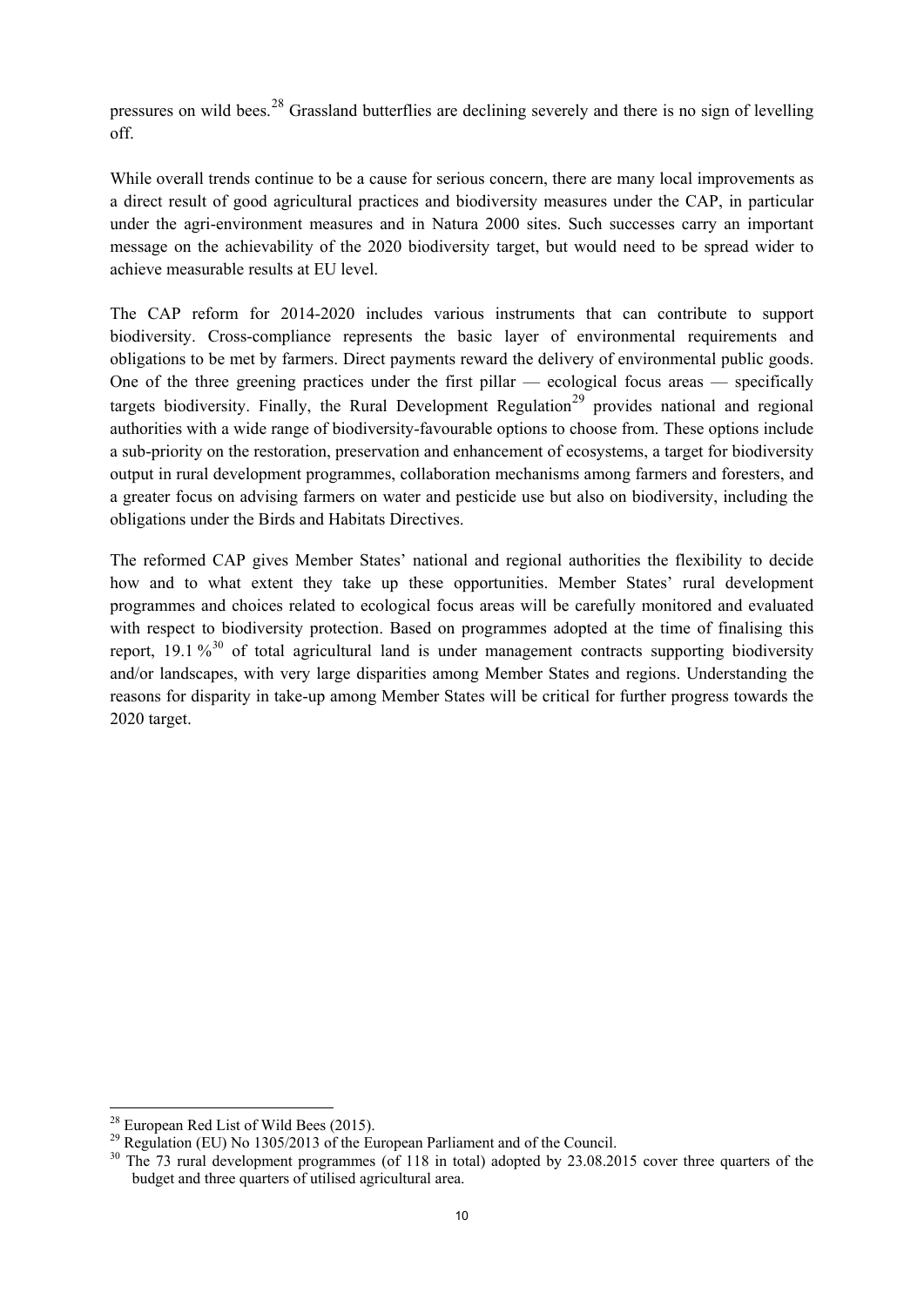*2.3.2. Target 3B — Forests: By 2020, Forest Management Plans or equivalent instruments, in line with Sustainable Forest Management (SFM), are in place for all forests that are publicly owned and for forest holdings above a certain size\*\* (to be defined by the Member States or regions and communicated in their Rural Development Programmes) that receive funding under the EU Rural Development Policy so as to bring about a measurable improvement\* in the conservation status of species and habitats that depend on or are affected by forestry and in the provision of related ecosystem services as compared to the EU 2010 Baseline.* 

> *(\*) Improvement is to be measured against the quantified enhancement targets for the conservation status of species and habitats of EU interest in Target 1 and the restoration of degraded ecosystems under Target 2.*

> *(\*\*) For smaller forest holdings, Member States may provide additional incentives to encourage the adoption of Management Plans or equivalent instruments that are in line with SFM*

**EU forest area has increased as compared with the EU 2010 biodiversity baseline. However, the conservation status of forest habitats and species covered by EU nature legislation shows no significant signs of improvement. EU-level data on the status of forest habitats outside Natura 2000 is limited.** 

**Forest management plans or equivalent instruments can play an important positive role in achieving the target, but their potential remains largely unused.** 



progress (much stronger efforts are needed to meet the target by its deadline)

Favourable conservation status assessments of forest habitats of European importance have decreased from nearly 17 % to about 15 % in the latest assessment. The vast majority of assessments remain unfavourable (80 %) but results vary considerably across Europe's biogeographical regions, with the highest proportion of favourable assessments being found in the Mediterranean region.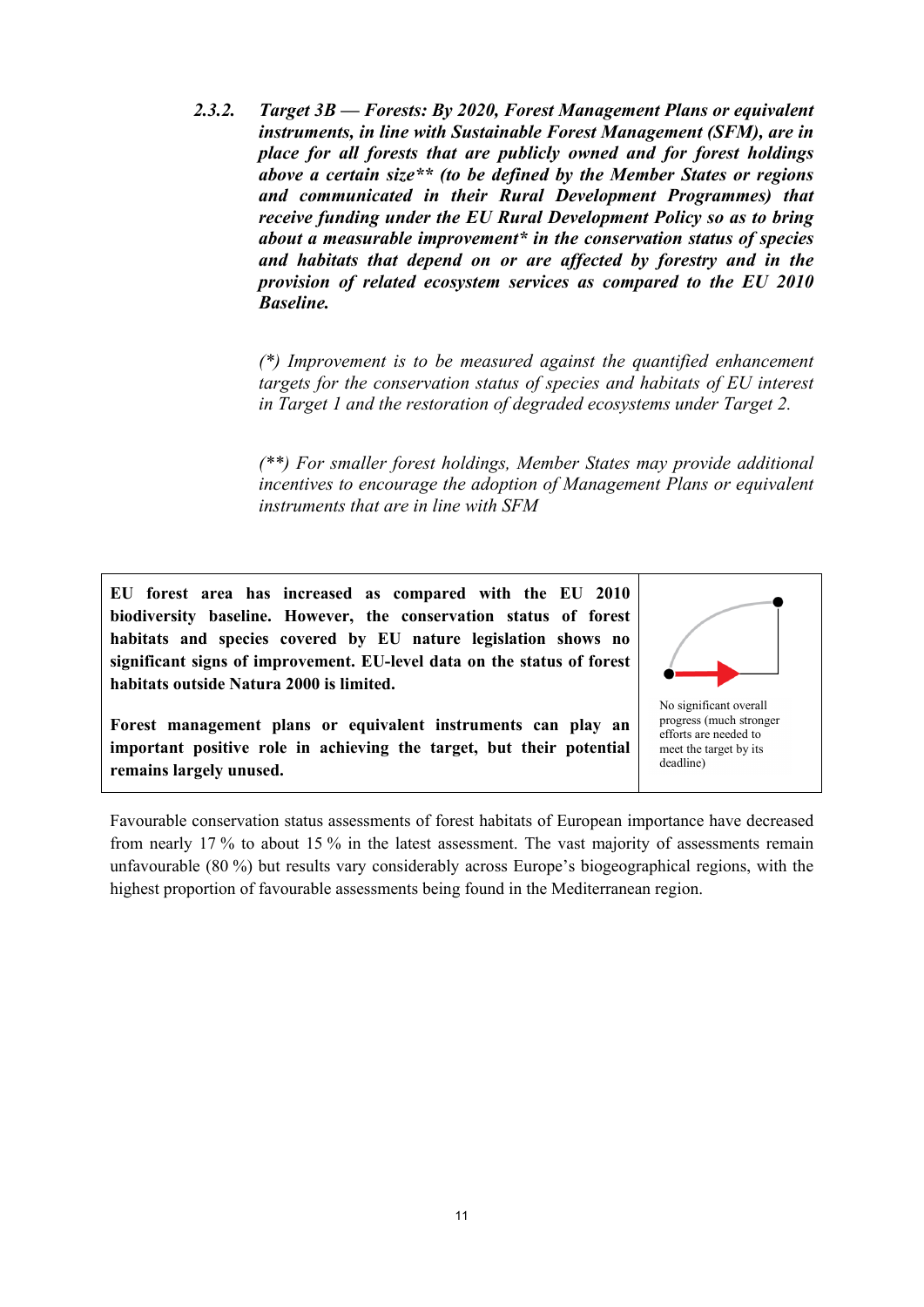**Figure 4 — Change (2007-2012 vs 2001-2006) in conservation status for habitats of Community interest associated with woodland and forest ecosystem at EU-27 level[31](#page-12-0)**



Source: EEA 2015

The EU forest strategy<sup>[32](#page-12-1)</sup> highlights the economic, social and environmental importance of Europe's forest ecosystems and sets the guiding principles of sustainable forest management, resource efficiency and global forest responsibility. The Commission is also developing criteria and indicators for sustainable forest management. Securing adequate funding for biodiversity-favourable measures in forested areas remains a challenge. During the period 2007 to 2013, a total of EUR 5.4 billion was allocated to forests under rural development programmes whereas the annual cost of managing the Natura 2000 network (of which over half is forest) is around EUR 5.8 billion.

Forest management plans or equivalent instruments could play a key role in achieving Target 3B, including in private forests. Overall, a large share of EU forests is covered by some form of management plan but there nevertheless remain significant variations across the Member States. The take-up of some of the measures identified in the EU biodiversity strategy has been limited. Improving EU-level information on forest status will allow a more precise assessment of the situation and the design of appropriate policy responses to meet the target.

<sup>&</sup>lt;u>.</u> <sup>31</sup> The graph refers to EU-27 as it relates to the time before the accession of Croatia.<br><sup>32</sup> COM(2013) 659 final.

<span id="page-12-1"></span><span id="page-12-0"></span>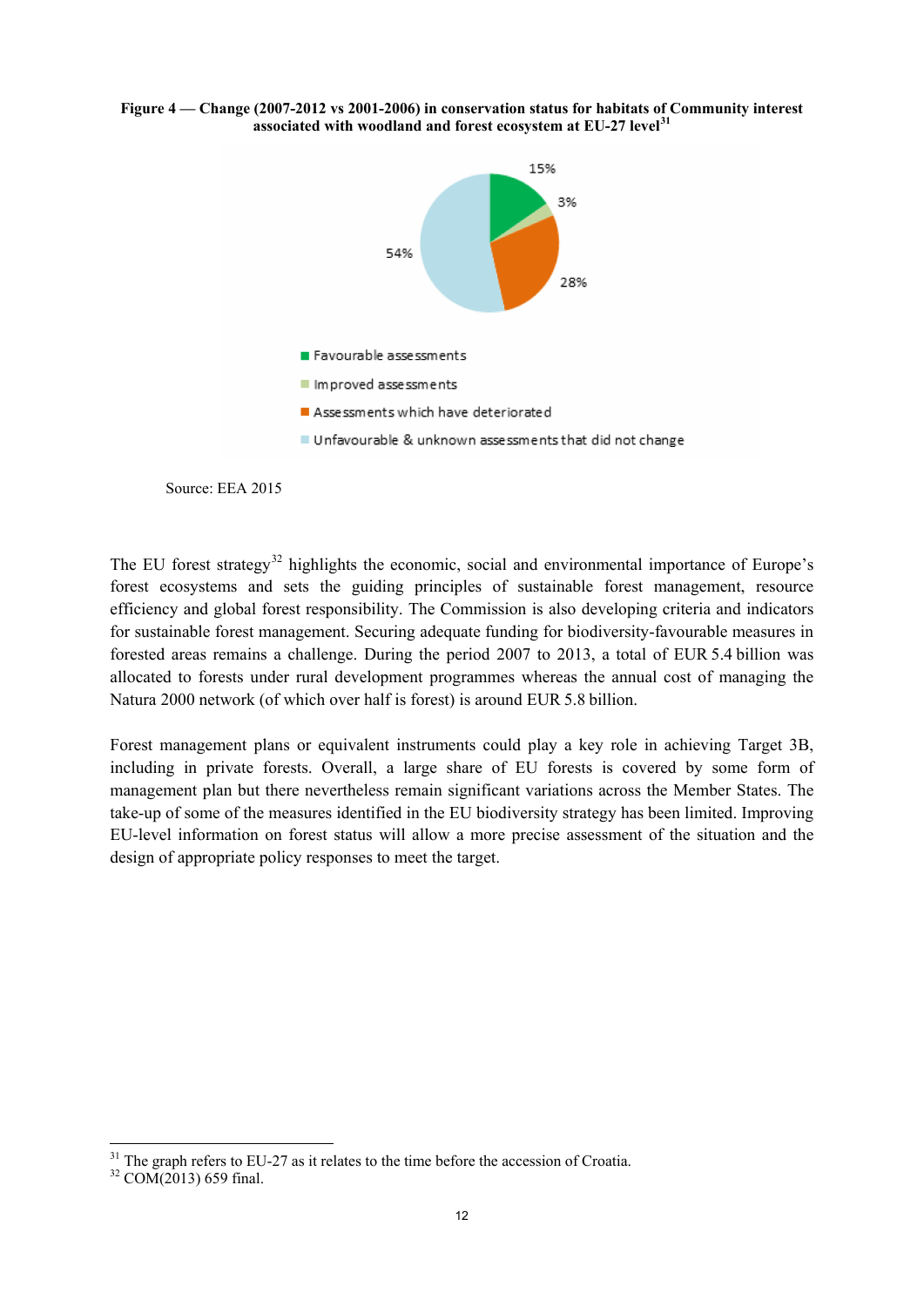**2.4. Target 4: Achieve Maximum Sustainable Yield (MSY) by 2015\*. Achieve a population age and size distribution indicative of a healthy stock, through fisheries management with no significant adverse impacts on other stocks, species and ecosystems, in support of achieving Good Environmental Status by 2020, as required under the Marine Strategy Framework Directive (MSFD).**

*\* The reformed Common Fisheries Policy (CFP) which entered into force in 2014, aims to ensure MSY exploitation rates for all stocks by 2015 where possible, and at the latest by 2020.*

**Significant progress has been made in setting the policy framework for sustainable fisheries under the reformed EU common fisheries policy, and for achieving good environmental status under the MSFD. The Commission is promoting improvements in oceans governance for more sustainable management of marine resources. However, policy implementation has been uneven across the EU and major challenges remain to ensure that the objectives are achieved according to schedule. Just over 50 % of MSY-assessed stocks were fished sustainably in 2013.**

**As a result of multiple pressures, marine species and ecosystems continue declining across Europe's seas.**



Progress towards the target but at an insufficient rate (increased efforts are needed to meet the target by its deadline)

The reformed common fisheries policy provides a sound policy framework for sustainable fisheries, and implementation is advancing. Harvesting levels are at or approaching maximum sustainable yield for an increasing number of commercial stocks. Progress has been noteworthy in the northern waters where most stocks subject to catch limits are assessed (up to 90 % in the Baltic) and the majority are managed under the maximum sustainable yield. However, in the Mediterranean and Black Seas, less than 10 % of landings come from assessed stocks and around 90 % of assessed stocks remain overexploited.<sup>[33](#page-13-0)</sup>

Fishing mortality has significantly decreased for a number of stocks in the Baltic and the greater North Sea.<sup>[34](#page-13-1)</sup> This is evidence that they are responding positively to the implementation of long-term management plans and fishing practices respecting the MSY objective.

Marine biodiversity across Europe's regional seas continues to decline. Having good quality, reliable and comprehensive data on the marine environment is a challenge in itself, with 80 % of species and habitats under the MSFD categorised as unknown (commercial fish stocks being a positive exception). Only 4 % of habitats are documented as being in good environmental status. Climate change and

<sup>&</sup>lt;u>.</u>

<span id="page-13-1"></span><span id="page-13-0"></span><sup>&</sup>lt;sup>33</sup> COM(2015) 239 final.<br><sup>34</sup>JRC (2015) Monitoring the performance of the common fisheries policy — STECF-15-04.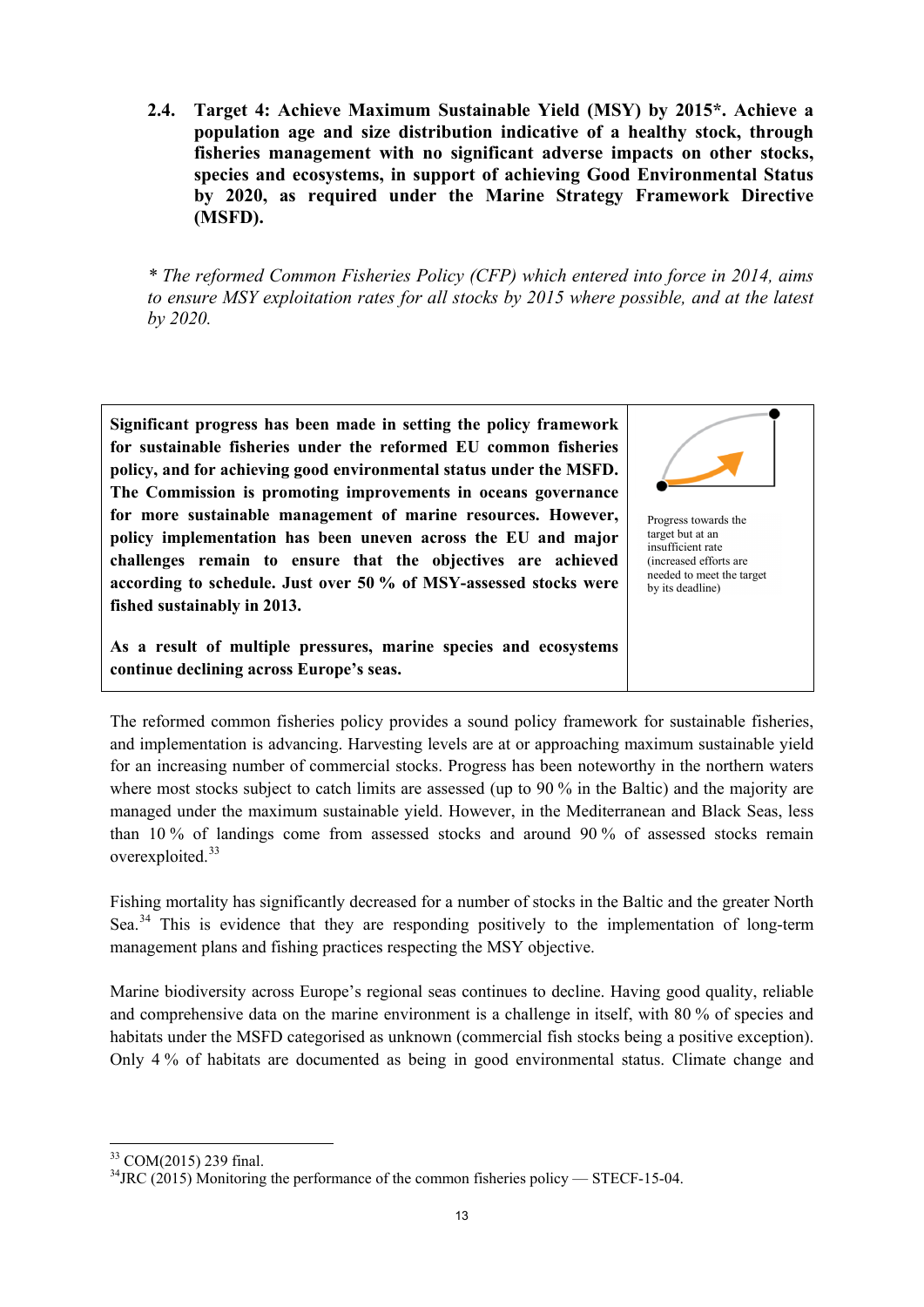acidification compound the negative impacts of overfishing, pollution and marine litter, habitat destruction and invasive alien species.<sup>[35](#page-14-0)</sup>

In support of reducing the adverse impact of fishing on non-target species and ecosystems, the new common fisheries policy aims — through the gradual introduction of a landing obligation by 2019 to eliminate discarding. This will require strengthened monitoring at Member State level in order to lead to practices that are cleaner, more selective and which avoid by-catch, and to improve by-catch data.

Continued efforts at the national level to implement management plans and monitor the enforcement of rules will be paramount in addressing pressures on marine biodiversity by 2020, along with improved monitoring, broadening the knowledge base and coordination of marine biodiversity information. Building on experience and expanding research networks will be a key task.

**2.5. Target 5: By 2020, Invasive Alien Species (IAS) and their pathways are identified and prioritised, priority species are controlled or eradicated, and pathways are managed to prevent the introduction and establishment of new IAS.**

**Invasive alien species are a fast-growing threat to biodiversity. The IAS Regulation[36](#page-14-1) entered into force in 2015. Work is under way to propose the first list of invasive alien species of Union concern. If this list is adopted by the end of 2015, the EU can be considered to be on track with the actions envisaged under Target 5.**

**The next critical step for achieving the target will be implementation by Member States. Ratification of the Ballast Water Convention, crucial for addressing marine invasive alien species, is slow-going with only 7 Member State ratifications to date.** 



On track to achieve target (if we continue on our current trajectory we expect to achieve the target by 2020)

Currently, there are more than 11 000 alien species in the European environment and 10-15 % of them are causing problems. In the seas around Europe, more than 80 % of non-indigenous species have been introduced since 1950 (see Figure 5).

<span id="page-14-0"></span> $35$  EEA Report No 2/2015.

<span id="page-14-1"></span> $36$  Regulation (EU) No 1143/2014.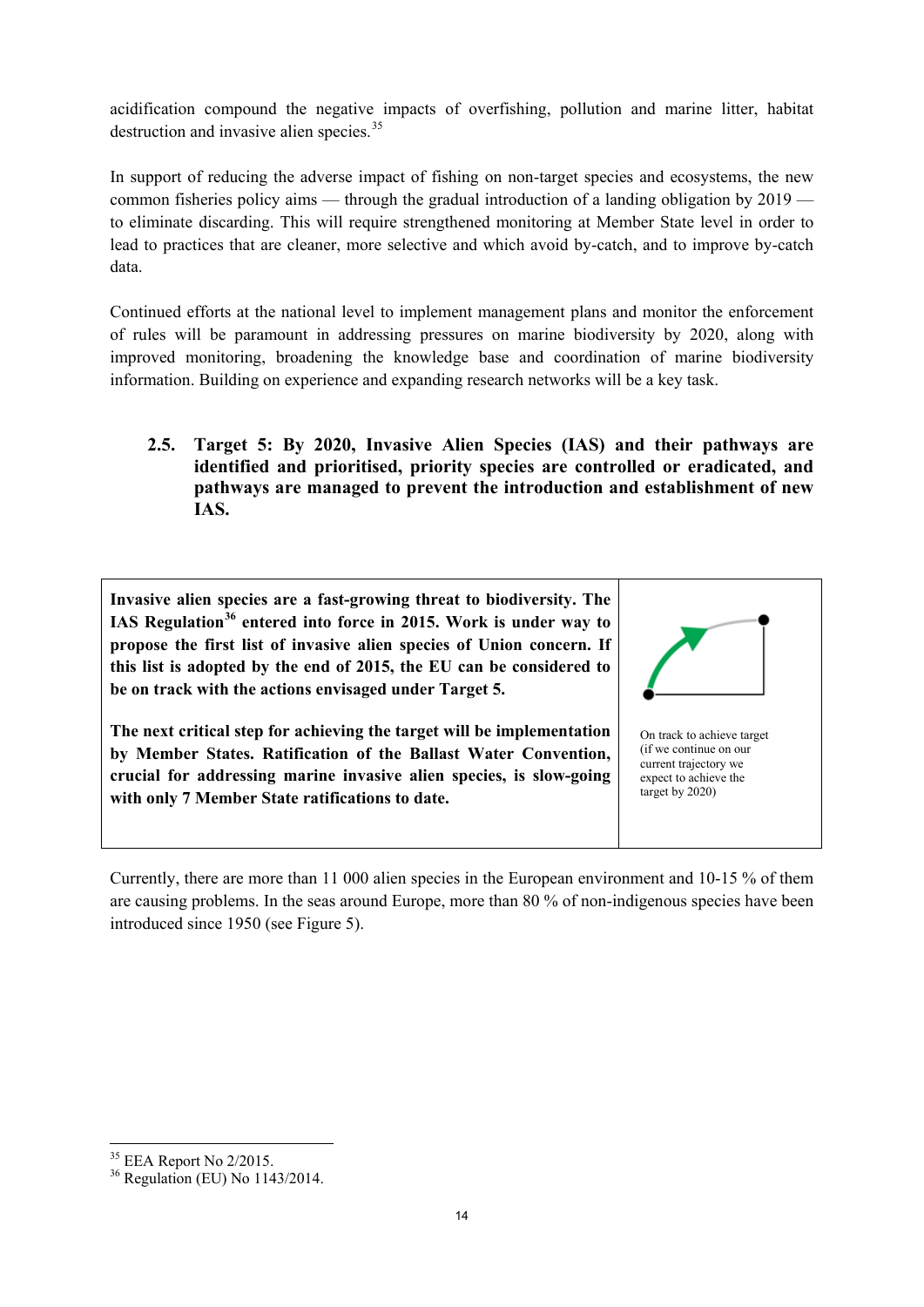

**Figure 5 — Rate of introduction of marine non-indigenous species[37](#page-15-0)**

The new IAS Regulation provides a framework to prevent and manage the introduction and spread of invasive alien species in the EU. The European Alien Species Information Network<sup>[38](#page-15-1)</sup> is being set up to assist Member States in its implementation. Work is under way with Member States to finalise the first list of invasive alien species of Union concern based on species' risk assessments, including potential economic threats. A scanning exercise to prioritise future risk assessments will support a preventive approach. The Commission's 2013 proposals on plant<sup>[39](#page-15-2)</sup> and animal<sup>[40](#page-15-3)</sup> health also aim to support biodiversity protection.

The swift adoption of the first list of invasive alien species of Union concern and effective implementation by the Member States will be decisive for continued progress towards this target. Progress on related policies will be crucial, in particular the ratification and enforcement of the Ballast Water Convention and the application of the animal health regime for wildlife diseases.

Source: EEA 2015

<span id="page-15-1"></span><span id="page-15-0"></span> $\frac{37 \text{ http://www.eea.europa.eu/data-and-maps/indicators/ trends-in-marine-alien-species-mas-2/assessment.}\n38 \frac{\text{http://easin.jrc.ec.europa.eu/data-and-maps/indicators/ trends-in-marine-alien-species-mas-2/assessment.}\n39 COM(2013) 267.\n40 COM(2013) 260.$ 

<span id="page-15-2"></span>

<span id="page-15-3"></span>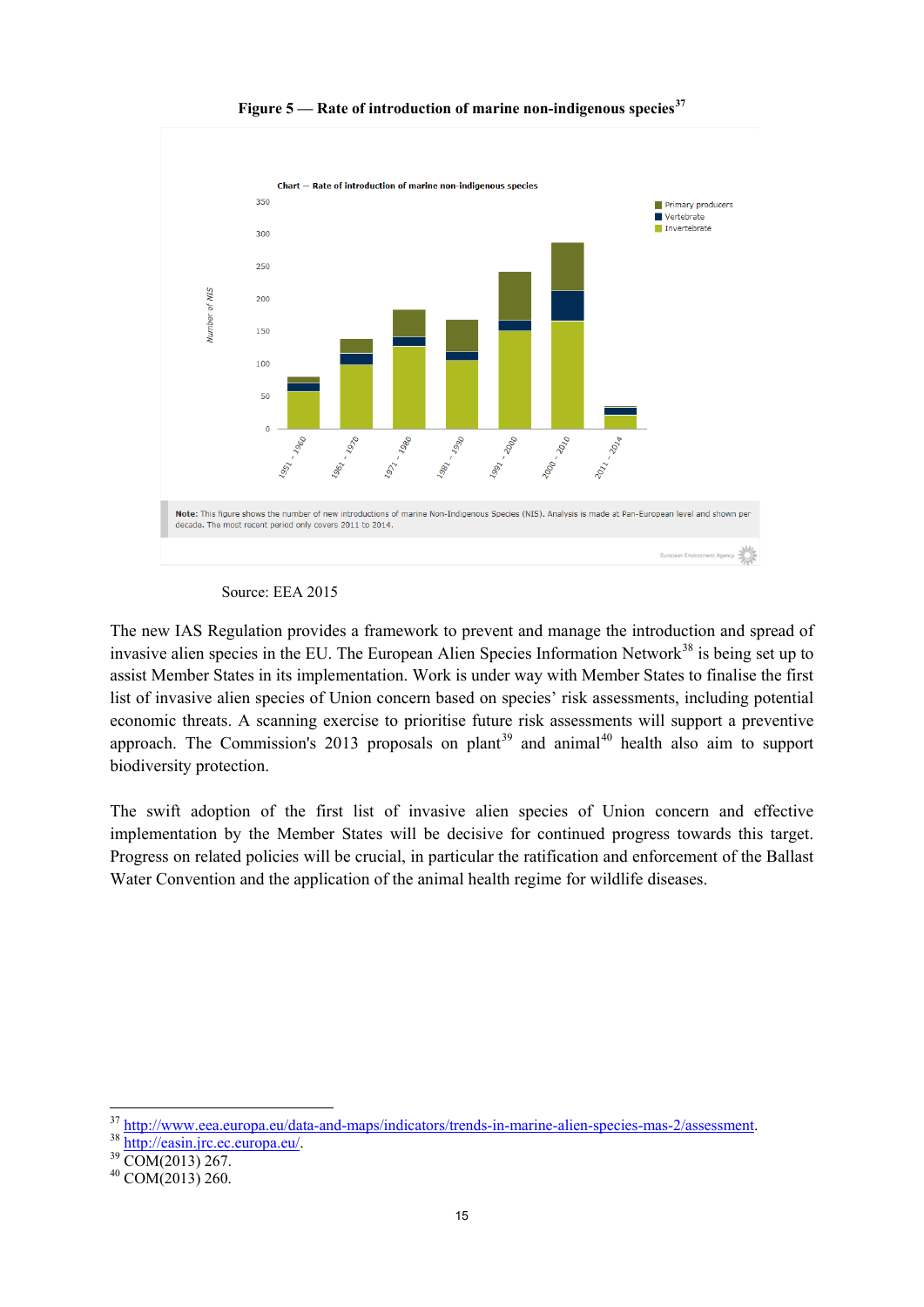**2.6. Target 6: By 2020, the EU has stepped up its contribution to averting global biodiversity loss.**

**The EU remains by far the largest financial donor and has made progress in increasing resources for global biodiversity. The EU has taken initial steps to reduce indirect drivers of global biodiversity loss, including wildlife trade, and to integrate biodiversity into its trade agreements. However, progress is insufficient in reducing the impacts of EU consumption patterns on global biodiversity. On the current trajectory, existing efforts may not be sufficient to meet the Aichi Biodiversity Targets by the deadlines.[41](#page-16-0)**



The EU is the largest contributor to biodiversity-related official development assistance and has more than doubled funding between 2006 and 2013.

In order to regulate access to genetic resources and the fair and equitable sharing of benefits arising from their utilisation, the EU ratified the Nagoya Protocol in 2014. New legislation has been adopted to regulate compliance measures, and an additional implementing act is being prepared.

The 2013 EU Timber Regulation aims to stop the circulation of illegally logged wood on the EU market. The EU Forest Law Enforcement, Governance and Trade Plan encourages trade in legal timber. There is a growing consumer preference for products from sustainably managed forests. Some progress has also been made on palm oil, but too little action has been taken regarding other commodities and the EU-28 footprint is over twice the size of its biocapacity.

<span id="page-16-0"></span><sup>-</sup><sup>41</sup> CBD Global Biodiversity Outlook 4.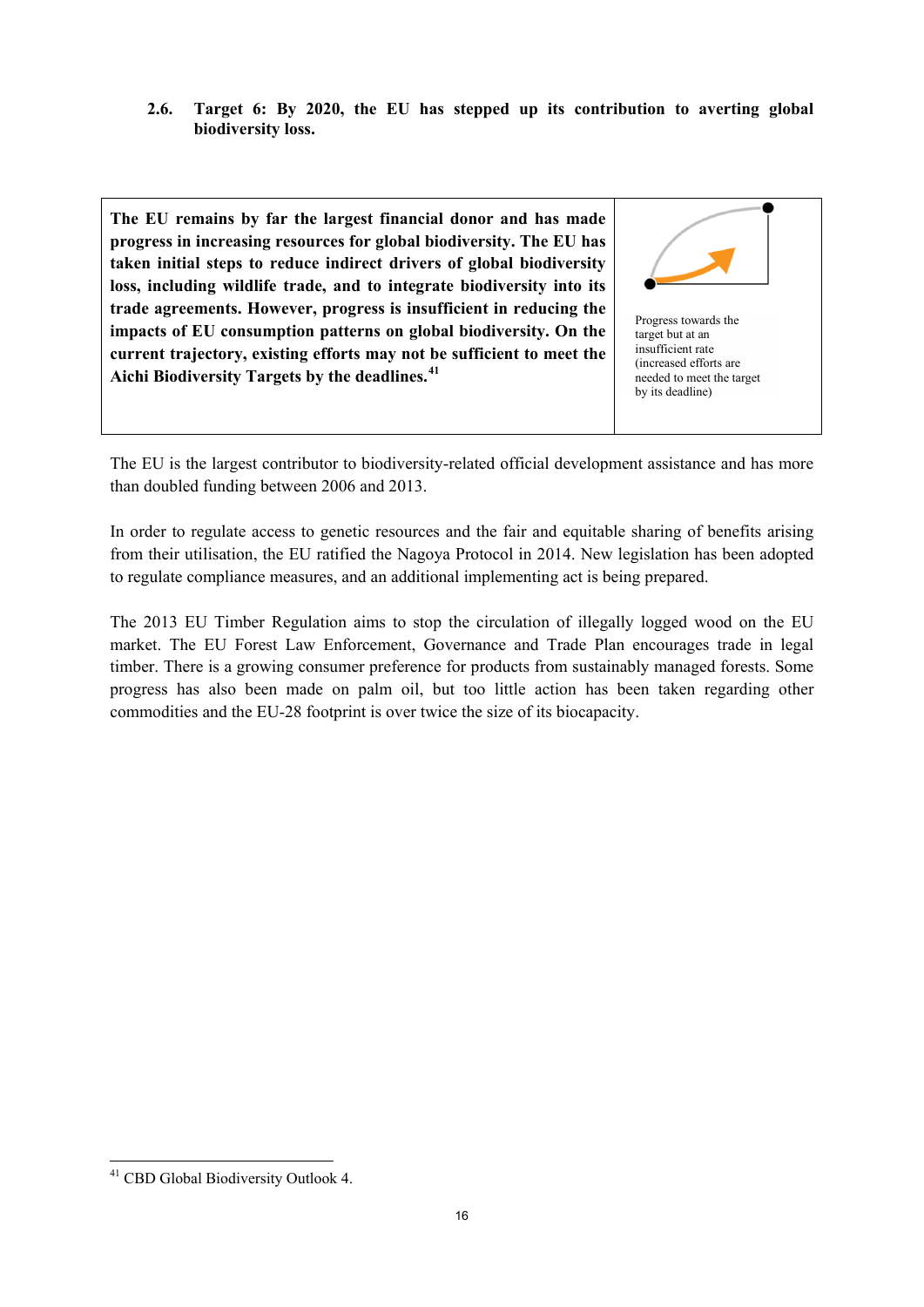

#### **Figure 6 — Ecological footprint per region of the world**

Source: EEA  $(SEBI)^{42}$  $(SEBI)^{42}$  $(SEBI)^{42}$ 

Global hectares per person

All recent EU free trade agreements have provisions on the implementation of multilateral environmental agreements. The EU has also supported global efforts against wildlife trafficking, $43$ including promoting progress towards the adoption of a comprehensive UN General Assembly Resolution on tackling illicit trafficking in wildlife. On 8 July 2015, the EU officially became a Party to the Convention on International Trade in Endangered Species of Wild Fauna and Flora.

Actions to biodiversity-proof EU development cooperation have been addressed through the mainstreaming of environment and climate change. A compulsory environmental screening for any new development cooperation action addresses potential impacts on protected or vulnerable areas, ecosystem services, the introduction of alien species, and the use of fertilisers, pesticides or other chemicals. Programming has paid special attention to the potential for biodiversity protection and improvement.

The EU and its Member States have played an active role in shaping the global 2030 Agenda for Sustainable Development. Implementing these commitments in the EU and supporting their achievement on a global scale will help to advance towards meeting this target. Reaching the international target of doubling biodiversity-related funding flows to developing countries by 2015 and maintaining them until 2020, as well as increasing the effectiveness of funding, will require continued commitment, better prioritisation and coordination with other donors. Achieving EU objectives will require further action to address the EU ecological footprint, and the effective implementation of recently adopted policy and legislation, with particular focus on compliance under the Nagoya Protocol. More efforts are also needed to implement provisions on biodiversity in recent trade

<span id="page-17-0"></span> <sup>42</sup> [http://www.eea.europa.eu/data-and-maps/indicators/ecological-footprint-of-european-countries/ecological](http://www.eea.europa.eu/data-and-maps/indicators/ecological-footprint-of-european-countries/ecological-footprint-of-european-countries-2)[footprint-of-european-countries-2.](http://www.eea.europa.eu/data-and-maps/indicators/ecological-footprint-of-european-countries/ecological-footprint-of-european-countries-2) <sup>43</sup> COM(2014) 64 final.

<span id="page-17-1"></span>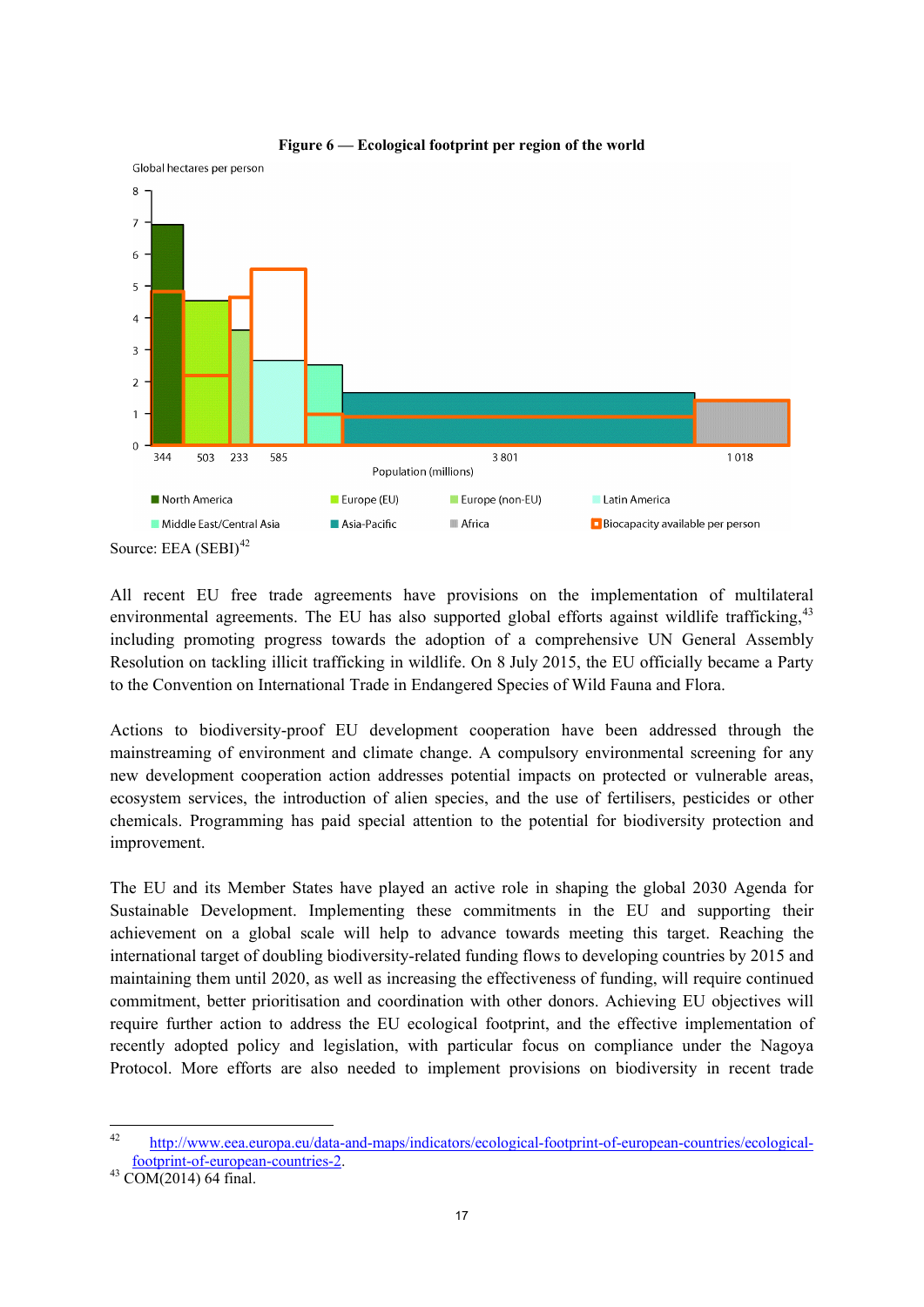agreements, to further integrate biodiversity objectives into EU trade policies and to encourage initiatives to promote sustainable trade.

#### **3. HORIZONTAL MEASURES**

# **3.1. Financing**

Insufficient financing was a major factor in the failure to reach the 2010 biodiversity target. Biodiversity aspects have been integrated to various degrees into European structural and investment funds, notably the common agricultural policy, cohesion policy funds and the European Maritime and Fisheries Fund. A robust analysis of the allocations to biodiversity will only be possible once all rural development and operational programmes are adopted. The LIFE programme remains a small but highly effective funding source for nature and biodiversity. It will also support innovative financing through the recently launched Natural Capital Financing Facility.

The Commission has developed a process to track biodiversity-related expenditure in the EU budget in order to estimate more accurately the integration of biodiversity in programming.<sup>[44](#page-18-0)</sup> A methodology has also been developed to 'biodiversity-proof' the EU budget, to ensure that spending has no negative impacts but supports biodiversity objectives.

EU financing instruments are key in delivering on international biodiversity commitments, in particular through the Development and Cooperation Instrument and the European Development Fund, as well as under the Partnership Instrument. EU efforts to enhance resource mobilisation from these external instruments are enshrined in the 'Biodiversity for Life' flagship initiative (B4Life) launched in 2014.

# **3.2. Partnerships**

There has been considerable progress in establishing partnerships and engaging stakeholders and civil society. The re-launched EU Business and Biodiversity Platform supports the active involvement of businesses in the strategy implementation. The Biodiversity and Ecosystem Services in Territories of European Overseas (BEST) preparatory action contributes to the transition towards swift and easy access to funding for biodiversity protection and sustainable use of ecosystem services. The EU has also supported the Economics of Ecosystems and Biodiversity initiative, both within the EU and in developing countries, and has encouraged synergies between the Convention on Biological Diversity and other conventions.

# **3.3. Strengthening the knowledge base**

The knowledge and evidence base for EU biodiversity policy has been improved through streamlined reporting under the nature directives, and the mapping and assessment of ecosystems and their services, recognised internationally as the most advanced regional assessment scheme under the

<span id="page-18-0"></span> <sup>44</sup> SEC(2015)240.